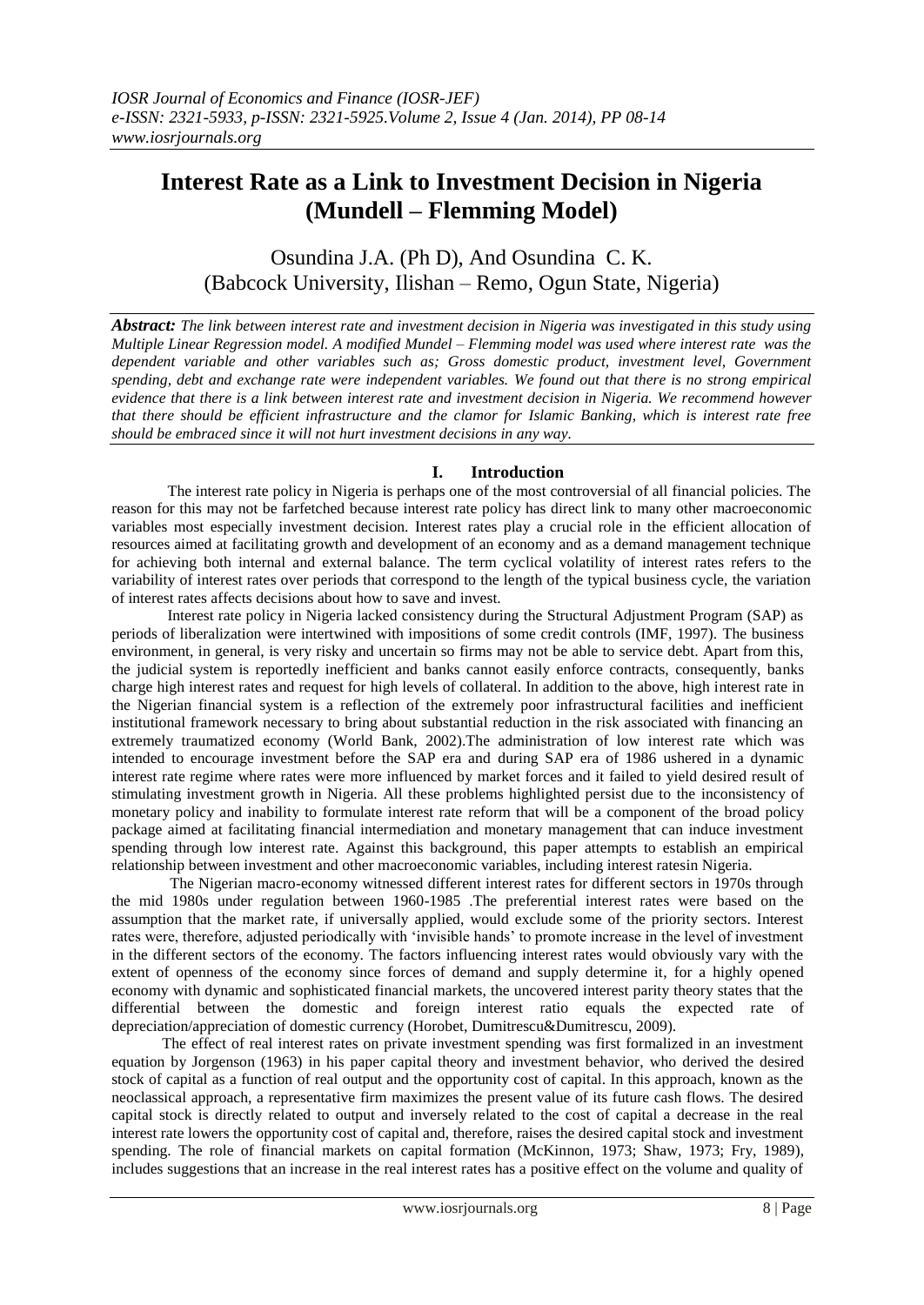investment in those financially repressed economies like Nigeria. The former effect is given because selffinance is important and investment is lumpy. Then, the economic agents must accumulate resources before any investment project is executed. An increase in real interest rates thus stimulates both total and financial savings and consequently investment. The latter effect, improvement in the quality of investment, occurs because a higher interest rate will rule out investment projects with low productivity. At the same time, higher rates move resources from less efficient (e.g. goods facing some depreciation) to more efficient forms of accumulation (e.g. bank deposits with a more favorable return).In particular, McKinnon (1973), when explaining the link between interest rates, money and investment, suggests a nonlinear relationship between the real interest rates on deposits and the rate of private investment.

 Interest rate policy is among the emerging issues in current economic policy in Nigeria in view of the role it is expected to play in the deregulated economy in inducing savings which can be channeled to investment and thereby increasing employment, output and efficient financial resource utilization (Uchendu 1993). Also, interest rates can have a substantial influence on the rate and pattern of economic growth by influencing the volume and disposition of saving as well as the volume and productivity of investment [\(Leahy, 1993](javascript:;) as cited in Lensink 2000).There is yet no detailed conclusion on the actual link between interest rate and investment whether negative or positive but there is actual link between them. Though, most of the study has been inconclusive, hence this study will tend to examine and establish the past researchers claim.

 The long run objective of deregulating the interest rate to promote investment in the agricultural and manufacturing sector of Nigeria was to achieve positive linkage between interest rate and investment in Nigeria in order to foster economic growth and development. The linkage between interest rate and investment in Nigeria by economic scholars call for the need to embark on this study, this study intends to examine what happens to investment with variation in interest rate.

The main objective of the study is to empirically capture the link between interest rate, investment spending and other macroeconomics variables like Gross Domestic Product (GDP), exchange rate, debt and government spending in Nigeria.

#### **Research Hypothesis**

H0: There is no significant relationship between interest rate and macro variables in Nigeria.

The study covered the period of 31 years between 1981 and 2011. Secondary data were employed from Central Bank of Nigeria (CBN) bulletin. The model INT=f(GDP,INV,GOVS,DEBT,EXCH) was estimated through ordinary least square method.

# **II. Review of Related Literature**

#### **2.1Theoretical framework**

 The evolution of investment theory has its origin from Keynes (1936) path breaking work. Keynes argues that investment depends on the prospective marginal efficiency of capital, relative to interest rate which is the opportunity cost of capital to a large extent. He emphasizes the volatility of private investment given the fact that investors cannot predict for a certainty the returns on investment. This then mean that the driving force in investment decision is investors. Keynesian and neoclassical models of investment argue that income and interest rate are important determinants of investment. Subsequent theories of investment after Keynes were basically growth models.

In this approach, optimal capital stock is a function of the level of output and user cost of capital. Lags in decision making and delivery create a gap between current and desired capital stocks, giving rise to an investment equation relating to change in the capital stock. The Keynes and Neo classical arguments are both central to the view expressed by the proponent of the subsisting models of interest rate and investment behaviour determination. The theories of interest rate in relation to investment behaviour will be discussed before the analysis of the model on the two important macro economic variables. We recognized four theories in this work which are; (a) the classical theory, (b) the loan able funds theory (c) the Keynesian theory and (d) the modern theory of interest or the Hicks-Hanson IS-LM Model. This work is however anchored on Mundell – Fleming Model.

## **2.2 Mundell–Fleming model**

The **Mundell–Fleming model**, known as the **IS-LM-BP model**, is an [economic](http://en.wikipedia.org/wiki/Economics) model first put together in 1960s by [Robert Mundell](http://en.wikipedia.org/wiki/Robert_Mundell) and [Marcus Fleming](http://en.wikipedia.org/wiki/Marcus_Fleming) (Olivier, 2006). The model is an extension of the [IS-](http://en.wikipedia.org/wiki/IS-LM_model)[LM model.](http://en.wikipedia.org/wiki/IS-LM_model) Whereas the traditional IS-LM Model deals with economy under [autarky](http://en.wikipedia.org/wiki/Autarky) (or a closed economy), the Mundell–Fleming model describes an open economy. The Mundell–Fleming model portrays the short-run relationship between an economy's nominal exchange rate, interest rate, and output (in contrast to the closedeconomy IS-LM model, which focuses only on the relationship between the interest rate and output).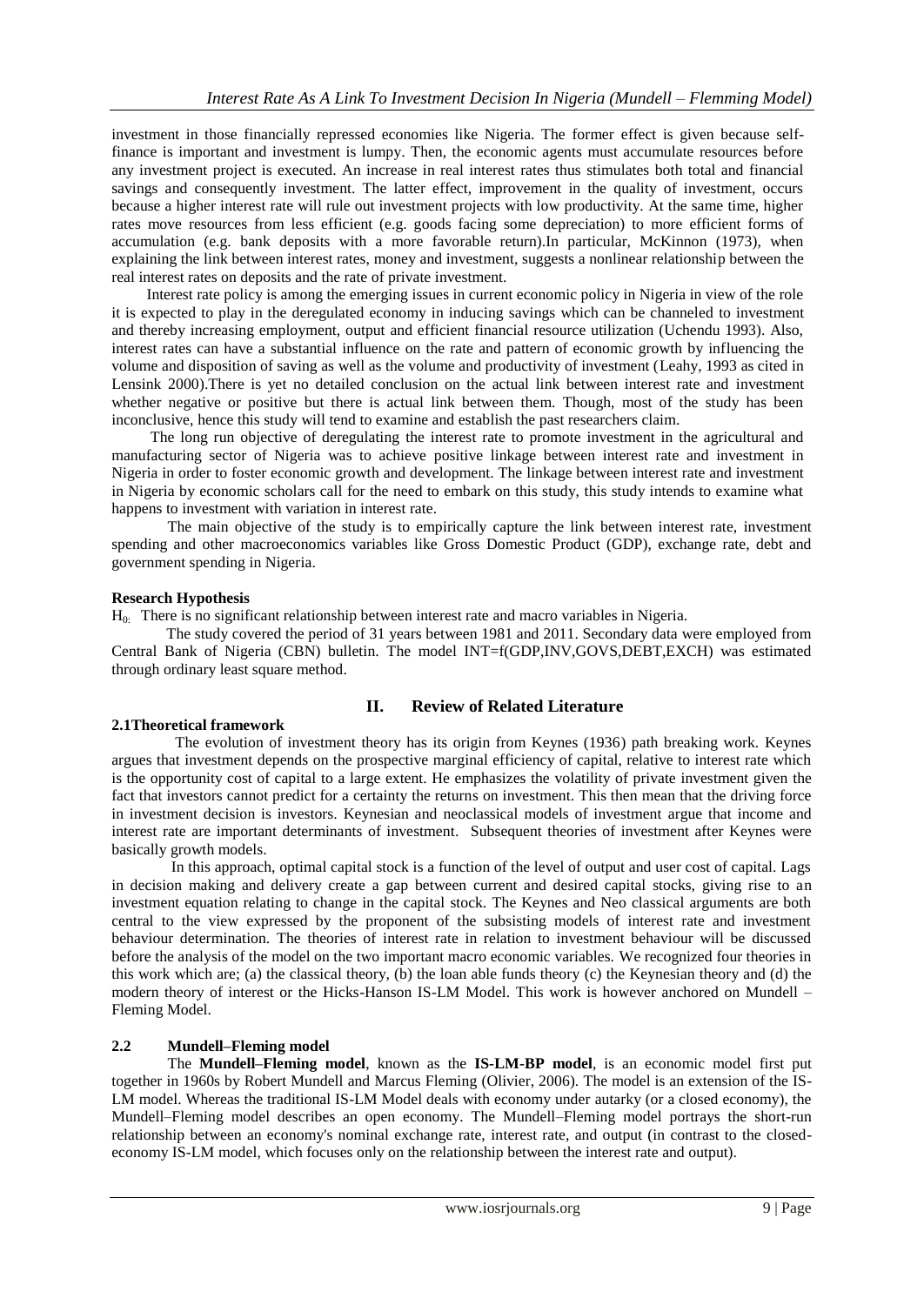The Mundell–Fleming model applied to a small open economy facing perfect capital mobility, in which the domestic interest rate is exogenously determined by the world interest rate, shows stark differences from the closed economy model. Consider an exogenous increase in government expenditure. Under the IS-LM model, the IS curve shifts upward, with the LM curve intact, causing the interest rate and output to rise. But for a small open economy with perfect capital mobility and a flexible exchange rate, the domestic interest rate is predetermined by the horizontal BOP curve, and so by the LM equation given previously there is exactly one level of output that can make the money market be in equilibrium at that interest rate. Any exogenous changes affecting the IS curve (such as government spending changes) will be exactly offset by resulting exchange rate changes, and the IS curve will end up in its original position, still intersecting the LM and BOP curves at their intersection point. The Mundell–Fleming model under a fixed exchange rate regime also has completely different implications from those of the closed economy IS-LM model. In the closed economy model, if the central bank expands the money supply the LM curve shifts out, and as a result income goes up and the domestic interest rate goes down. But in the Mundell–Fleming open economy model with perfect capital mobility, monetary policy becomes ineffective. An expansionary monetary policy resulting in an incipient outward shift of the LM curve would make capital flow out of the economy. The central bank under a fixed exchange rate system would have to instantaneously intervene by selling foreign money in exchange for domestic money to maintain the exchange rate. The accommodated monetary outflows exactly offset the intended rise in the domestic money supply, completely offsetting the tendency of the LM curve to shift to the right, and the interest rate remains equal to the world rate of interest.

## **2.3 Literature review**

 It is expected that real interest rates play an important role in investment decision making and economic growth. Therefore, economic policy makers in some developing countries have traditionally emphasized on the necessity of keeping interest rates low in order to encourage private sector to invest. Following this approach, the interest rates have been kept at low levels and therefore real interest rates have been negative for long periods. In 1970"s, some economists, led by McKinnon (1973) and Shaw (1973), began to support financial liberalization as a medium of promoting saving, investment, and growth. This was based on the argument that real interest rates are frequently negative in developing countries because of administrative controls on the nominal interest rates and heavy regulation in the financial market.

This argument indicates that real interest rates have a net positive impact on private investment, contradicting the traditional view of a negative relationship between private investment and real interest rates. Although, the financial liberalization literature supports higher interest rates, the possibility of a negative relationship between investment and interest rates was not ruled out. McKinnon (1973) argued that in those countries where self-finance is important and the interest rate is negative or very low, an upward increase in real interest rates promotes saving and the substitution from physical assets to bank deposits. His arguments indicate a nonlinear relationship between real interest rates and private investment. Most studies suggest that the macroeconomic environment has an important effect on the stock market capitalization a portfolio investment technique such as gross domestic product, exchange rates, interest rates, current account and money supply (Kurihara, 2006; Ologunde, Elumilade and Saolu 2006).

 Maintaining macroeconomic stability has been one of the main challenges for developing countries (Iqbal, 2001). Mahmudul and Gazi (2009) in their study in Jordan on stock investment (based on the monthly data from January 1988 to March 2003) found that interest rate exerts significant negative relationship with share price for markets of Australia, Bangladesh, Canada, Chile, Colombia, Germany, Italy, Jamaica, Japan, Malaysia, Mexico, Philippine, South Africa, Spain, and Venezuela. For six countries from this sample, they argued on the availability of significant negative relationship between changes of interest rate and changes of share price. Aydemir and Demirhan (2009) studied the causal relationship between stock prices and exchange rates, using data from 23 February 2001 to 11 January 2008 for Turkey. Their empirical research found the bidirectional causal relationship between exchange rate and all stock market indices. While the negative causality exists from national 100 service, financial and industrial indices to exchange rate, there exists a positive causal relationship from technology sector indices to exchange rate. On the other hand, negative causal relationship from exchange rate to all stock market indices is determined.

Ologunde et al (2006) examined the relationships between stock market capitalization rate and interest rate in Nigeria. They used the ordinary least-square (OLS) regression method and they found that the prevailing interest rate exerts positive influence on stock market capitalization rate. Part of their findings also, is that Government development stock rate exerts negative influence on stock market capitalization rate and prevailing interest rate exerts negative influence on government development stock rate.

Kurihara (2006) suggests that stock market capitalization rate is significantly influenced by the macroeconomic environment factors such as gross domestic product, exchange rates, interest rates, current account and money supply. Doong, Wang and Yang (2005) investigated the dynamic relationship between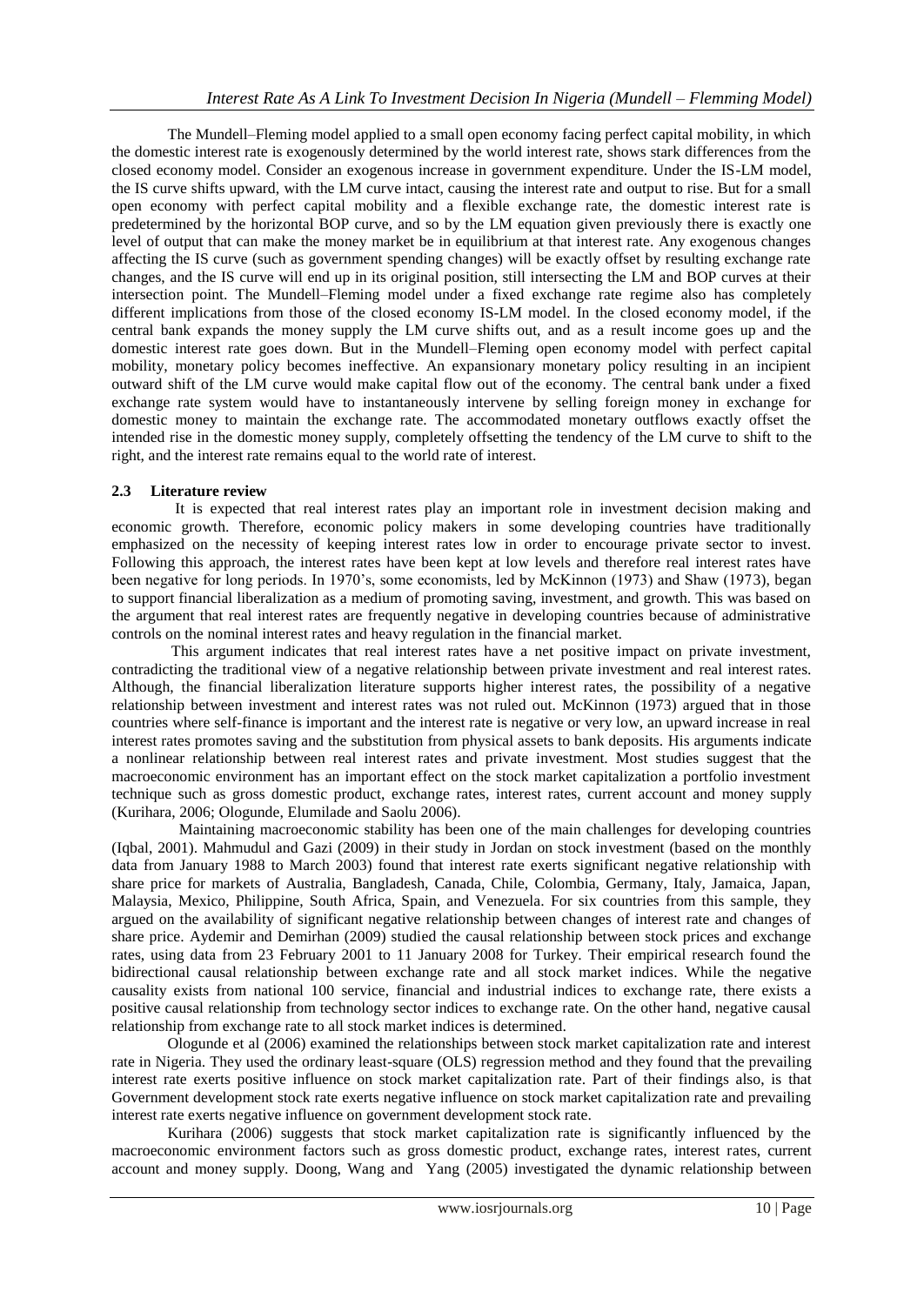stocks and exchange rates for six Asian countries (Indonesia, Malaysia, Philippines, South Korea, Thailand, and Taiwan) over the period 1989-2003. According to their study, these financial variables are not co integrated. The result of Granger causality test shows that bidirectional causality can be detected in Indonesia, Korea, Malaysia, and Thailand. Also, there is a significantly negative relation between the stock returns and the contemporaneous change in the exchange rates for all countries except Thailand. Hsing (2004) adopted a structural VAR model that allows for the simultaneous determination of several endogenous variables such as, output, real interest rate, exchange rate, the stock market index and found that there is an inverse relationship between stock prices and interest rate. Zhou (1996) also studied the relationship between interest rates and stock prices using regression analysis. He found that interest rates have an important impact on stock returns, especially in long-term investment horizons, but the hypothesis that expected stock returns move one-for-one with ex ante interest rates is rejected. In addition, his results showed that long-term interest rate explains a major part of the variation in price dividend ratios. Besides, he suggests that the high volatility of the stock market is related to the high volatility of long-term bond yields and may be accounted for by changing forecasts of discount rates.

Some economists argue that when studying investment in developing countries, special features of these countries which are not accounted by traditional theories should be considered. Agenor and Montiel (1996) list some of the factors that can affect private investment in developing countries including; financial variables, exchange rate black market, debt overhang due to possibility of higher tax rate, contribution of public investment and macro economic instability. From the aforementioned factors, the most important determinants of private investment are:

The impact of real interest rates on private investment was first formalized in an investment equation by Jorgenson (1963), who derived the desired stock of capital as a function of real output and the opportunity cost of capital. In this approach, known as the neoclassical approach, a representative firm maximizes the present value of its future cash flows. The desired capital stock is directly related to output and inversely related to the cost of capital. A decrease in the real interest rate reduces the opportunity cost of capital and, therefore, raises the desired capital stock and investment spending. Until 1970, according to the mainstream thought, majority of economists supposed that low interest rates reduces the investment and increases the economic growth. Accordingly, in some developing countries suffering from high unemployment rate, interest rates were kept excessively low in order to stimulate private investment. But, McKinnon and Shaw, on the other hand, view administered low interest rates as detrimental to increased savings and hence investment demand.

Williams (2009), in its findings stipulates that real interest rates were generally negative as a result of the repressed regime prior to 1986, when the rates were fixed and as such brought about financial disintermediation which led to low savings, low investment and low growth in the economy. In the same vein, also in the earlier work of Agu (1988) , He pointed out that the central bank is faster than its shadow in its aim to induce the achievement of its objectives through the Structural Adjustment Programme (SAP) which gave birth to the recommendation of deregulation of the economy.

In contrast to with the above opinion, Williams (2009), in its findings stipulates that real interest rates were generally negative as a result of the repressed regime prior to 1986, when the rates were fixed and as such brought about financial disintermediation which led to low savings, low investment and low growth in the economy.

Eregha (2010) examined variations in interest rate and investment determination in Nigeriaand deduced that investment has an indirect relationship with interest rate variation and other variables that he used.

## **III. Methodology**

#### **3.1Model specification**

In order to establish the link between interest rate and investment spending in Nigeria, the study specifies a modified version of the theoretical hypothesis of Keynesian liquidity preference, the classical and loanable fund theory of interest rate and investment which posit that interest rate behaviour depends on saving (supply of credits),investment (demand for credits),government spending and money supply. The modified version of the model is thus postulated using most of the variables that Eregha (2010) used.

 $INT = f(GDP, INV, GOVS, DEBT, EXCH),$ 

where INT=interest rate, GDP = gross domestic product, GOVS = government spending, DEBT=public debt and EXCH=exchange rate. The model which has been stated is a functional relationship between the above mentioned variables. The model is thus restated in econometric form thus:

 $INT = \beta + \phi 1GDP + \phi 2INV + \phi 3GOVS + \phi 4DEBT + \phi 5EXCH + U$ 

**IV. Analysis**

#### **4.1General description of the data.**

 Real GDP has been growing at a steady rate from 1980 to 2010 at the average of about 40% and above growth rate according to CBN statistical bulletin. The trend of investment in Nigeria between 1980 to 2010 is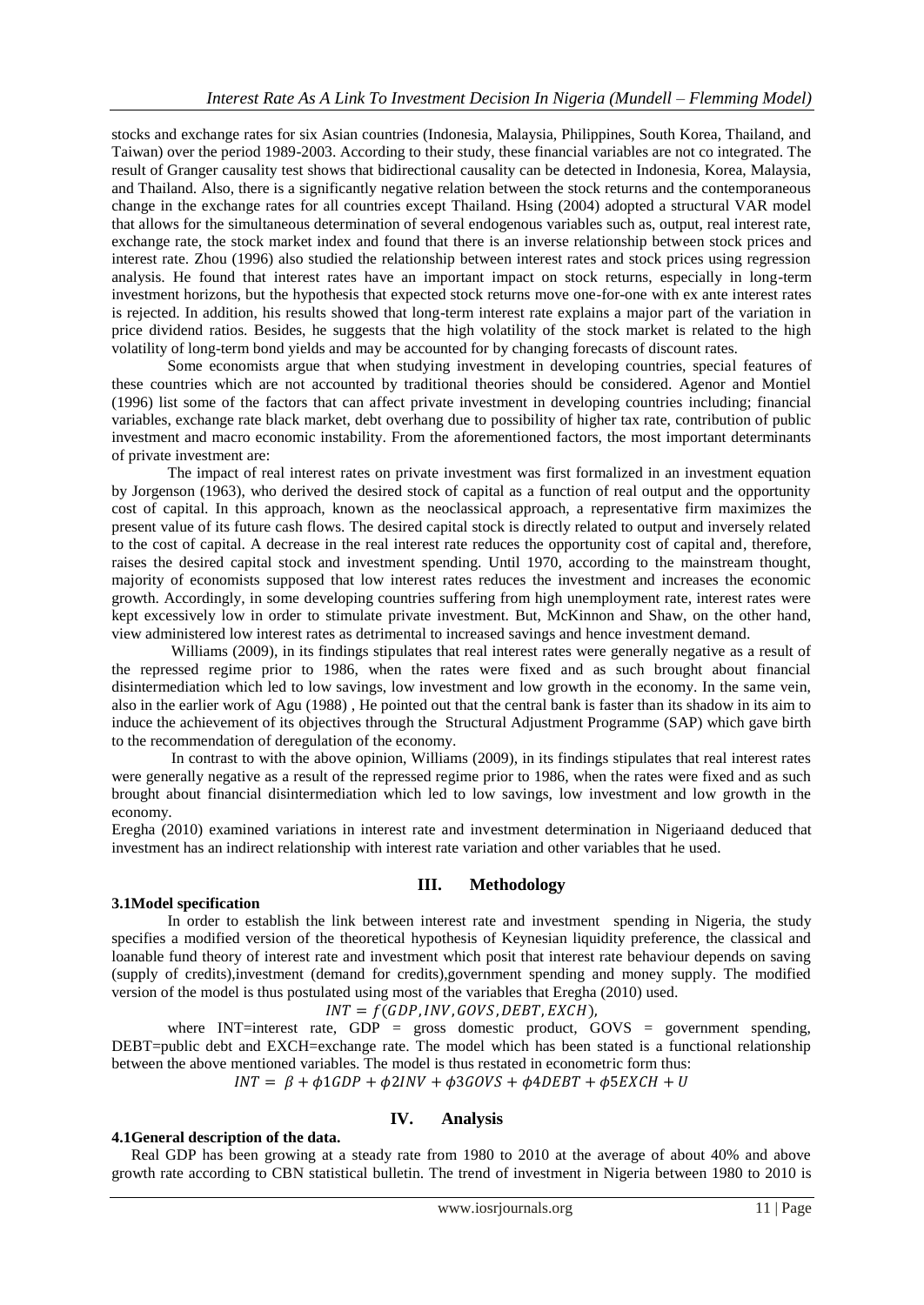not buoyant, investment increase by 3.8 in 1981and by 56.6 in 1982 and fall by 1.12 in 1983,1984 rise by 7.3,1985 by 5.6,1986 by 26.9,1987 by 5 and fall in1989 -1990 by 10 and 5 % respectively.

 From 1991 to 2000,investment increased slightly by about average of about 20 %,from 2001 to 2003,it increased by about 15 % and 2004 by 28.4 and 27.2 % in 2005.In 2006 it declined by 25 % and increase by 5.4% from 2007 to 2010. From 1980 to 1981, government spending increased by 34.2 %,1982 fall by 2.91% and increased by 5% in 1983 and later fall in 1984 by 36.3%,1984-1986 by average of 11.7%,it remained stagnant in 1986- 1987.

It increased steadily from 1988 to 2007 and declined by 24.17% in 2008 and later increased by 6.5% between 2008 and 2010. The debt increased steadily from 1980 to 2010 at an average growth rate of about 24.7 % from 1980 -1988 and remain stagnant till 1989 but later rose by 44%in 1990. It increased at a steady rate from 1991 to 2010 at about 47% .

Nigeria Exchange Rate increased from 1980-1985 by 10.43 % and also increased by average of 49.7 % from 1986 to 1993.It decreased from 1993 to 1994 by 0.8 %,it remained stagnant from 1994 to 1998 and later increased by 76.4% in 1999.

From 2000 to 2001 it decreased by 8.8% and later increased by average of about 6.93% from 2002 to 2010.

The interest rate trend in Nigeria increased at a low rate between 1980 to 1981 by 0.05%,by 0.015% in 1982 and decreased by 0.025% in 1983 and rose by 11.53% in 1984 and declined by 0.125% in 1985.In 1986,it increased by 0.025 and increased by 37.5% in 1987,decreased by 9.25 in 1988.

 It increased between 1989 to 1990 and later decreased by 37.5% in 1991.Between 1992 – 1993 it increased and declined in 1993 but remained stable between 1995 – 1996.This rise and fall trend continued till 2008 but fall by 9.57% in 2009 and remained stable till 2010.

#### **4.2Model estimation result.**

INT=  $a_0$ +  $b_1$ GDP+  $b_2$ INV-  $b_3$ GOVS+  $b_4$ DEBT+  $b_5$ EXCH  $INT = 10.218 + 0.014Gdp + 0.000Inv - 2.582Govs + 6.757Debt + 0.032Exch$  **(**4.508) (3.44) (4.354) (-0.73) (0.175) (0.953) Significance (0.000), (0.000) (0.472) (0.862) (0.350) (0.002) F statistic = 7.6 (0.000\*),  $R^2 = 0.603$ , Adjusted  $R^2 = 0.524$ , Durbin Watson =  $1.72$   $\alpha = 0.05$ 

### **4.3 Interpretation of Result**

The model stated above is significant at 0.05 levels of significance, this means that we are 95% confident that type I and II errors were not committed and we can conclude that interest rate and investment are significantly related. From the model above, if investment variables are not taken into consideration, the interest rate in Nigeria stands at 10.22% which is relatively okay. The economic growth in Nigeria, proxied by GDP has a direct and significant relationship with interest rate in Nigeria which is different from expectation.Considering the t test, the level of significance of the explanatory variables shows that investment and GDP are significant at 5% levels of significance while public debt, exchange rate, government spending and GDP are not significant.

The co efficient of determination  $R^2$  is 0.603 i.e. 60.3 % percent while adjusted  $R^2$  is 0.524,  $R^2$ discloses the explanatory power of the joint variables. It shows that the predictors jointly explain about 60.3% of the variation in interest rate. The remaining 39.7 % may be explained by other variables outside the model. these variables may include; saving, share of price for market, stock market, government development stock and public investment can make up for the variation if included in the model.

The Durbin Watson (DW) statistic in the result is 1.721 and so makes the result to be free of positive and negative auto correlation. The DW test was carried out to check for the evidence of "Auto correlation"".

However, GDP, exchange rate and public debt have positive relationship with interest rate. While, interest rate has negative relationship with government spending and lastly there is no relationship between interest rate and investment. If investment rate increases by one naira Interest rate will increase by 0.000 %. This means that investors in Nigeria are no longer affected by the interest rate may be because of the regular fluctuations and have built a buffer in order for their investment to thrive.

### **4.4 General discussion of result.**

The result of this research work showed that interest rate has no relationship with investment spending in Nigeria which conform with Mckinon (1973) argument that indicate a non linear relationship between real interest rate and private investment. It is statistically reliable according to the significance test conducted on the estimated result of the model. This assertion is in sharp contrast with some Economists opinions, led by McKinnon (1973) and Shaw (1973), who began to support financial liberalization as a medium of promoting saving, investment, and growth. This was based on the argument that real interest rates are frequently negative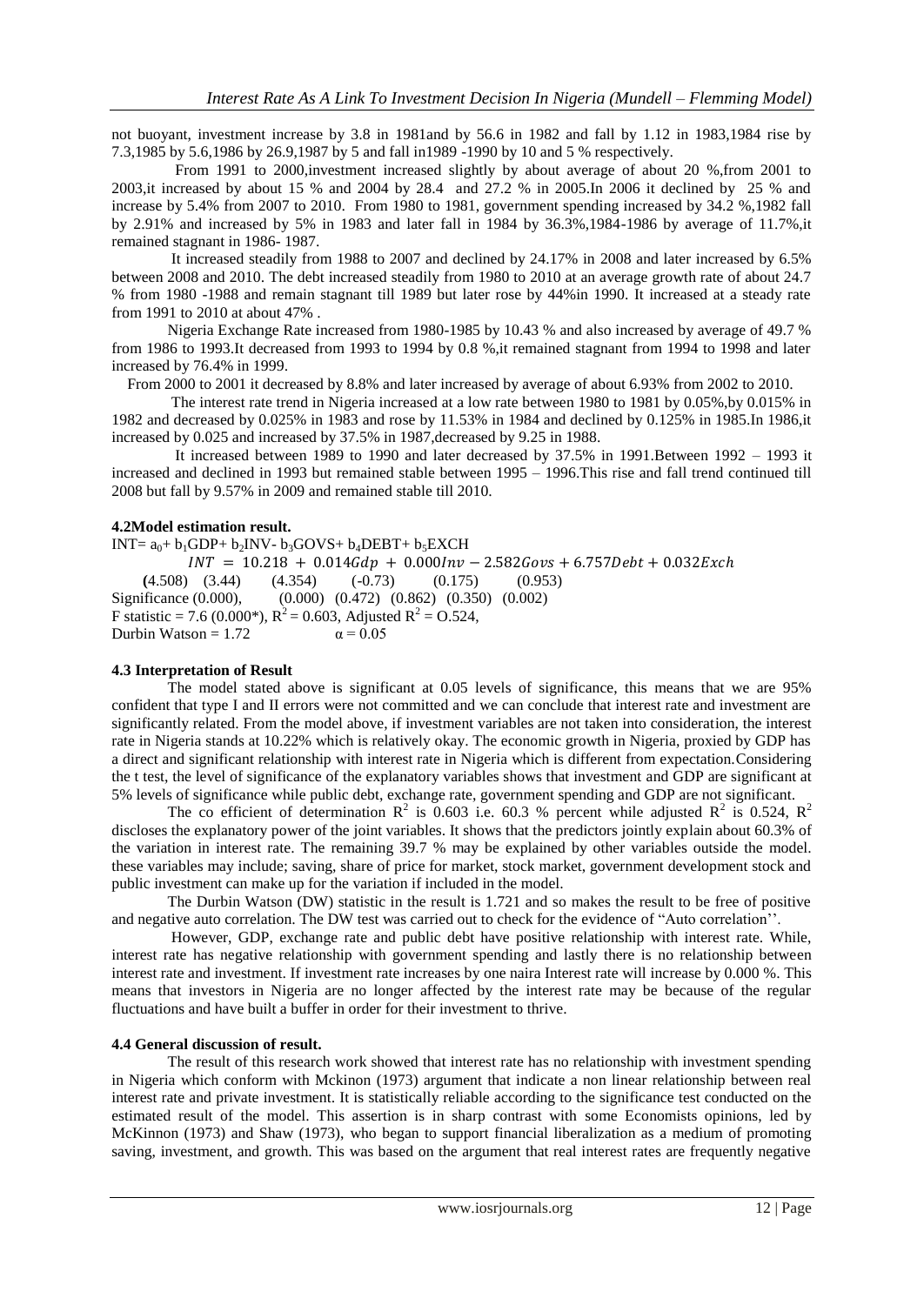in developing countries because of administrative controls on the nominal interest rates and heavy regulation in the financial market.

 This argument indicates that real interest rates have a net positive impact on private investment, contradicting the traditional view of a negative relationship between private investment and real interest rates. Although, the financial liberalization literature supports higher interest rates, the possibility of a negative relationship between investment and interest rates was not ruled out. McKinnon (1973) argued that in those countries where self-finance is important and the interest rate is negative or very low, an upward increase in real interest rates promotes saving and the substitution from physical assets to bank deposits. However, at extremely high rates, investment in physical capital would be expected to yield a negative or low return. Therefore, at high interest rates, investment and interest rates are expected to be negatively related.

The result also showed that there is negative relationship between interest rate and governmentspending in Nigeria but it is not statistically significant

#### **V. Policy Recommendation**

The research work assess the link between interest rate and investment expenditure in Nigeria using variables like ; interest rate, investment ,government spending, public debt, exchange rate and GDP at factor cost from 1980 to 2010.It adopted the multiple regression method of econometrics to estimate the data collated from CBN statistical bulletin.

 The study found that interest rate and investment spending are not related, meaning there is no strong evidence to stress that there is empirical relationship between interest rate and investment expenditure.

 Despite the claim that there is no link between interest rate and investment spending, there are many opinions that emphasize they are both related either directly or indirectly to foster economic growth in Nigeria.

The results show that there exist a unique long-run relationship between interest rates and economic growth. Therefore, as a prerequisite for economic growth, government must embark on growth enhancing reforms and be sensitive to the behavior of interest rates in the economy. This will inform the formulation of policy for private sector development as a catalyst for overall economic growth in Nigeria.

 Possible policy directions might include encouraging the supply of investment funds through significantly reducing the rate of personal taxation and, consequently, granting incentives for creation of wealth; favoring control of interest rate to stimulate the growth of the stock market; improving the regulatory environment.

 Only the interest rate policy that can attract savings mobilization and encourage domestic investment will help the economy.

 The significance of the level of income to increased investment cannot be over emphasized as the level of income determines the level of savings which determine investment that can be made to increase mechanized agricultural production in Nigeria.

The study recommends that nothing can hurt investment more than an uncertain or highly volatile macroeconomic environment. Perhaps, of great importance for the profitability of investment are the issue of efficient infrastructures and the availability of skilled labour.The clamor for Islamic banking (zero interest rate) by the current CBN governor should be given an open arm since interest rate based on the findings of this work are not related. Therefore the existence of Islamic Banking (zero interest rate) cannot be detrimental to Investment in Nigeria. It can be concluded that there is no strong evidence to stress that there is empirical relationship between interest rate and investment expenditure in Nigeria. This study is in line with the general consensus that the relationship between interest rate and investment base on various empirical studies are inconclusive which make them not to conclude whether there exist any relationship between interest rate and investment in real sense.

#### **References**

- [1]. Agenor, P. and Montiel P.,(1996). *Development Macroeconomics.* Princeton: PrincetonUniversity Press.
- [2]. Agu, C.C., (1988). Nigerian Banking Structure and Performance: The Banking System Contribution to Economic Development studies. Onitsha African FEP Publishers

[3]. Aydemir, O., Demirhan, E., (2009). "The relationship between stock prices and exchange rates: Evidence from Turkey," International Research Journal of Finance and Economics, Issue 23, pp.207-15.

[4]. CBN (2002). Central Bank of Nigeria: Annual Report and Statement of Accounts, p.47

- [5]. CBN, (2000). Central Bank of Nigeria Annual Report and Statement of Account for the Year Ended 31st December. Retrieved from: [http://www.centralbank.](http://www.centralbank/) org, (Accessed on: 23 November, 2010).
- [6]. CBN, (2006). Monetary Credit, Foreign Trade and Exchange Policy Guidelines for 2000 Fiscal Year, Monetary Policy Circular Publication. No. 34. Retrieved from[: http://www.cbn-treasury.gov.ng,](http://www.cbn-treasury.gov.ng/) (Accessed on: March 3).
- [7]. Central Bank of Nigeria, (2010). Annual Report & Statement of Accounts, p.100
- [8]. Central Bank of Nigeria (2010). *Statistical Bulletin*, p.27.
- [9]. Central Bank of Jordan, Annual reports for 1990-2008, Amman, Jordan.
- [10]. Doong, S.-Ch., Yang, Sh.-Y., Wang, A.,( 2005). "The dynamic relationship and pricing of stocks and exchange rates: Empirical evidence from Asian emerging markets," Journal of American Academy of Business, Cambridge, Vol.7, No1, pp.118-23.
- [11]. Eregha, P.B. (2010). Interest Rate Variation And Investment Determination In Nigeria, International Business Management, 4 (2), Pp. 41-46